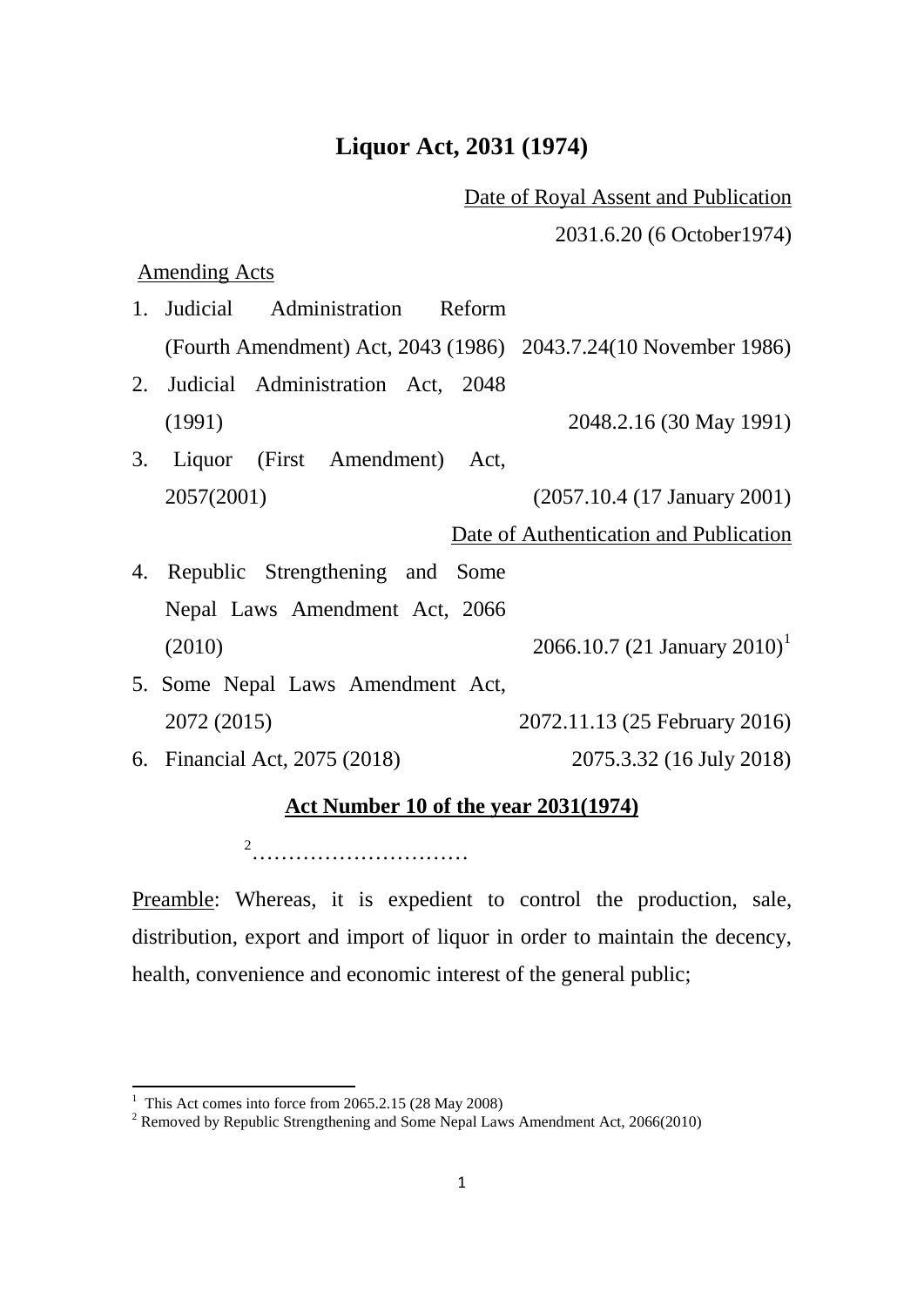Now, therefore, His Majesty King Birendra Bir Bikram Shah Dev has, on the advice and with the consent of the National Panchayat, made this Act.

- **1. Short Title, Extent and Commencement**: (1) This Act may be called as the "Liquor Act, 2031(1974)."
	- (2) It shall come into force throughout<sup>[3](#page-1-0)</sup>.............. Nepal.
	- (3) It shall come into force immediately.
- **2. Definitions**: Unless the subject or context otherwise requires, in this Act,-
	- [4](#page-1-1) (a) "Liquor" means any alcoholic substance prepared from grains, fruits or any other starch substance by fermenting the same through biochemical process or any other manner, and this term also includes alcohol, *Jaad*, *Chhyang*, whisky, rum, gin, brandy, vodka, beer, wine, sherry, champagne, cider, Perry, mid, malten, industrial alcohol, rectified sprit, malt sprit, silent sprit, denatured sprit and heads sprit.
	- $5(b)$  $5(b)$  "Production" means any act of fermenting, heating, cooking any material required to prepare liquor or mixing any matter to such material in a manner to create flavor or taste or any or all methods or acts to be followed or done for the preparation of liquor.

 $\overline{a}$ 

 $3$  Removed by Republic Strengthening and Some Nepal Laws Amendment Act, 2066(2010)

<span id="page-1-1"></span><span id="page-1-0"></span><sup>&</sup>lt;sup>4</sup> Amended by First Amendment

<span id="page-1-2"></span> $5 \nA$ mended by First Amendment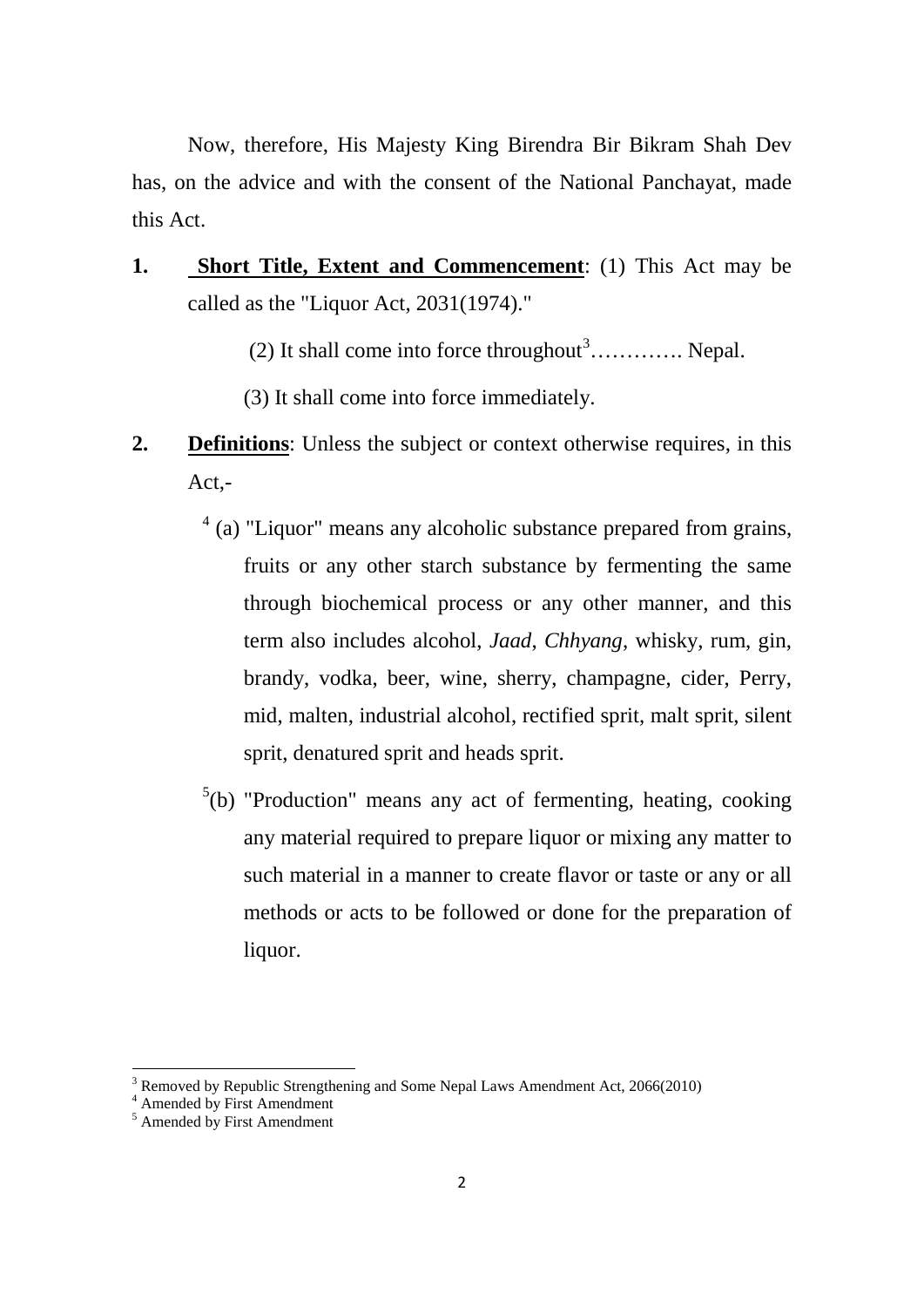- $<sup>6</sup>(c)$  $<sup>6</sup>(c)$  $<sup>6</sup>(c)$  'License'' means the license issued pursuant to Section 6A. to</sup> produce, sell, distribute, export or import liquor.
- $\int$ <sup>[7](#page-2-1)</sup>(c1) "Excise duty Officer" means the officer designated as excise duty officer pursuant to the prevailing laws on excise duty.
- $^{8}$  $^{8}$  $^{8}$ (c2) "Manufacturer" means an individual, firm, company or organization acquiring license for the production of liquor.
- $9$ (c3) "Individual" means any person, enterprise, association, partnership firm, cooperative, joint venture, director of trust or fund, proprietor or chief representative or agent and this term also includes any entity which sells or distributes either in wholesale or retail or any form by producing or importing liquor with or without any motive for profit making or branch, sub- branch or other place of similar transaction.
- $10^{\circ}$ (c4) "Import" means the act of bringing the liquor in Nepal from foreign country under the prevailing laws."

## $11(c5)$  $11(c5)$ "Department" means Inland Revenue Department.

- (d) "Prescribed" or "as prescribed" means prescribed or as prescribed by the rules framed under this Act.
- **3. Control on Production of Liquor**: No person shall produce liquor without obtaining the license and even a person having obtained the

**.** 

<span id="page-2-0"></span> $^6$  Amended by First Amendment<br>  $^7$  Added by Financial Act, 2075(2018)

<span id="page-2-1"></span>

<span id="page-2-4"></span><span id="page-2-3"></span>

<span id="page-2-2"></span><sup>&</sup>lt;sup>8</sup> Added by Financial Act, 2075(2018)<br><sup>9</sup> Added by Financial Act, 2075(2018)<br><sup>10</sup> Added by Financial Act, 2075(2018)<br><sup>11</sup> Added by Financial Act, 2075(2018)

<span id="page-2-5"></span>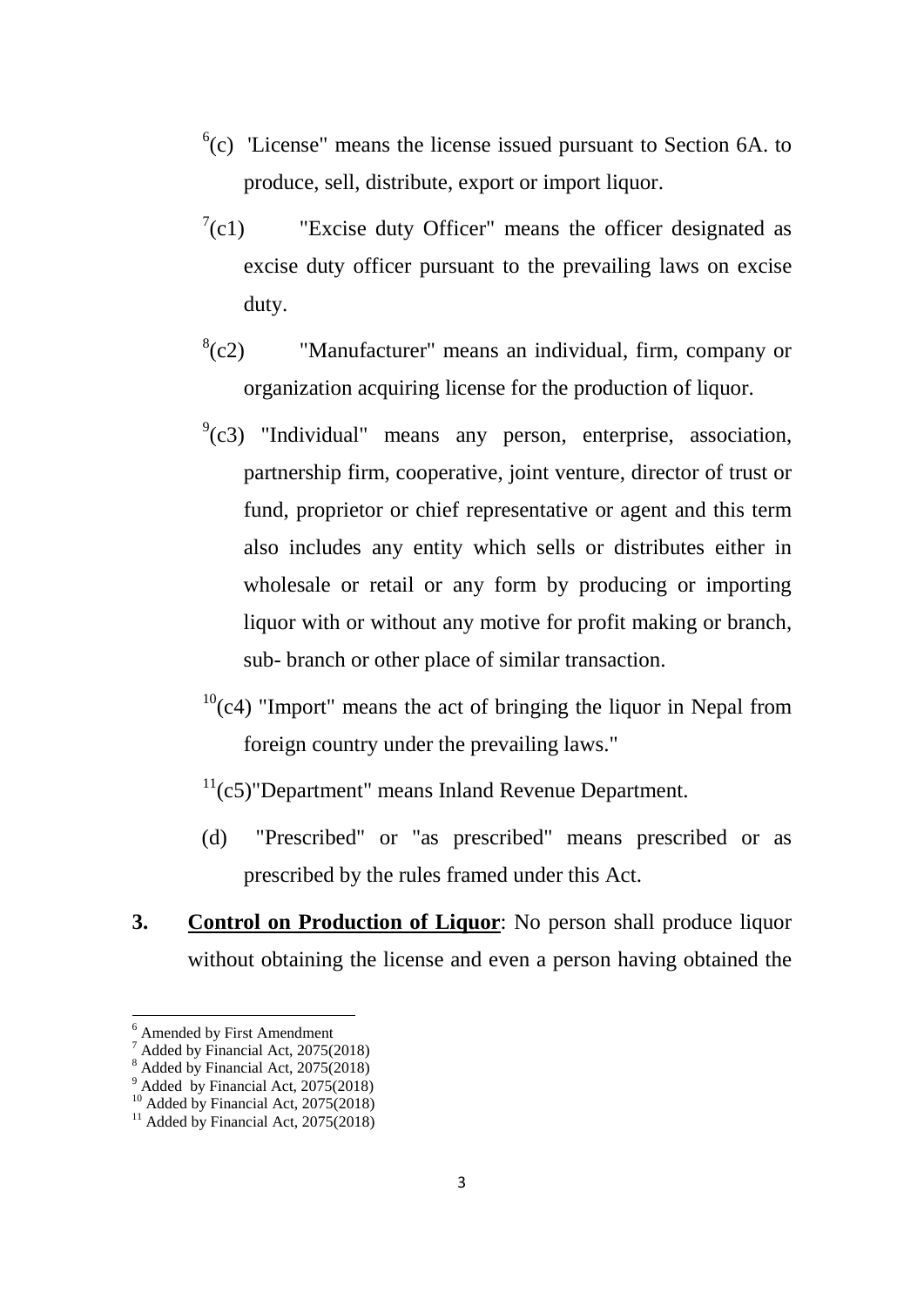license shall not produce liquor except in accordance with the terms and conditions specified in the license.

**4. Control on Sale and Distribution of Liquor**: No person shall sell, distribute liquor or operate a bar, restaurant or shop offering liquor without obtaining the license and even a person having obtained the license shall not sell, distribute the liquor or operate a bar, restaurant or shop offering liquor except in accordance with the terms and conditions specified in the license.

**[12](#page-3-0) 4A. Restriction on Production, Sale and Distribution of Liquor**: (1) No person shall produce, sell and distribute liquor in a plastic pouch.

(2) No person shall sell and distribute liquor to a person who has not completed the age of eighteen years.

(3) No person who has not completed the age of eighteen years shall sell and distribute liquor.

- **5. Control on Export and Import of Liquor**: No person shall export or import liquor without obtaining the license and even a person having obtained the license shall not export or import liquor except in accordance with the terms and conditions specified in the license.
- **[136](#page-3-1). To Obtain License**: No person shall produce, import, sale or store liquor without obtaining the license under Excise duty Act, 2058(2002) or Excise duty Rules, 2059(2002).
- **[146](#page-3-2)A**. **To Issue License**: If any application is made for the license pursuant to Section 6, the prescribed authority shall make necessary

<span id="page-3-2"></span><span id="page-3-1"></span><span id="page-3-0"></span>

<sup>&</sup>lt;sup>12</sup> Added by First Amendment  $13$  Amended by Financial Act, 2075(2018)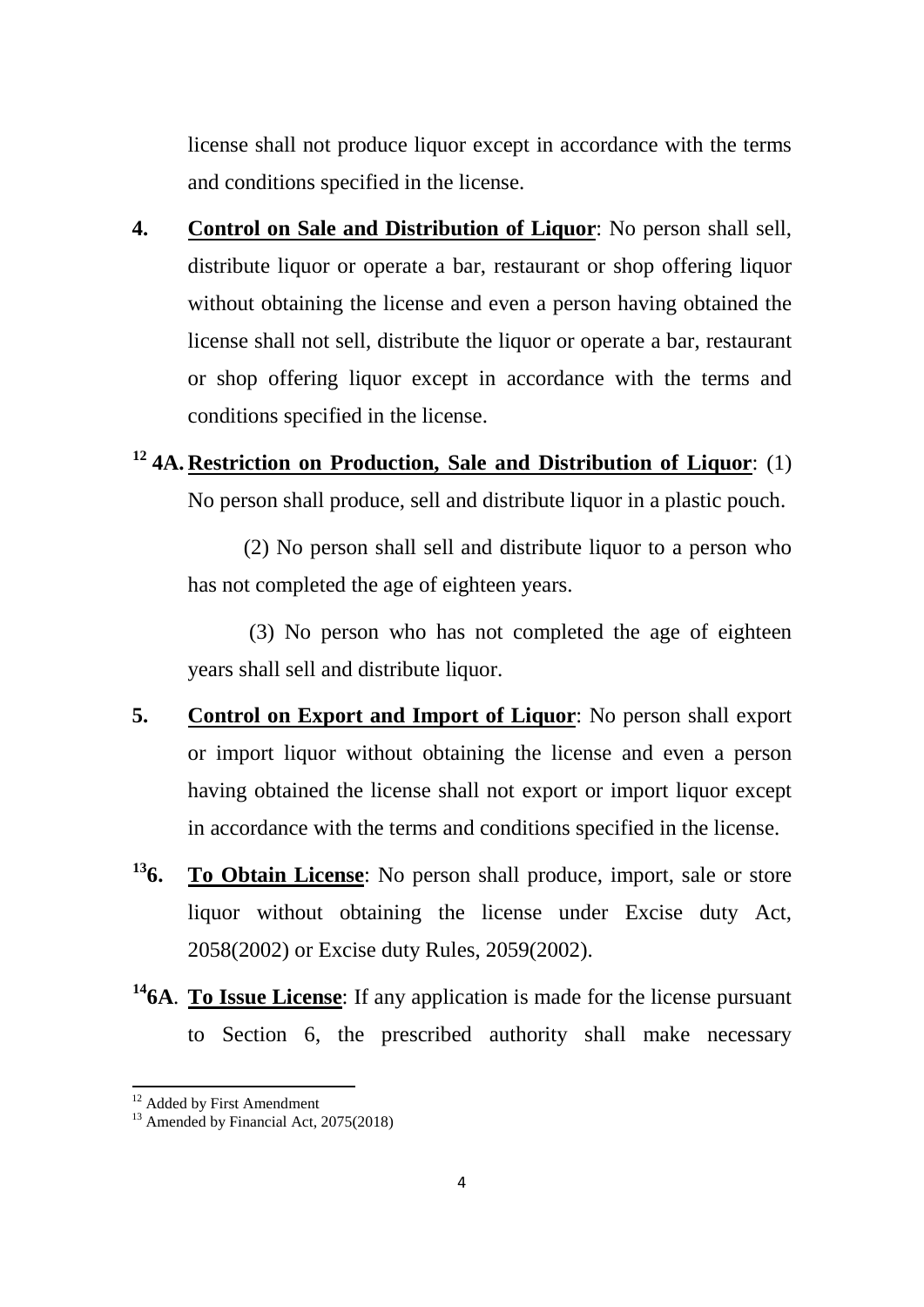examination of the application, and if the authority perceives it reasonable to issue the license to the applicant following such an examination, the authority shall issue the license in such a form and by collecting such fees as prescribed to produce, sell, distribute, export or import liquor subject to such terms and conditions as prescribed.

Provided that no license shall be issued to a person who has not completed the age of eighteen years.

- **[156](#page-4-0)B. Period and Renewal of License**: The provisions relating to the period of the license and renewal fee shall be as prescribed.
- **[166](#page-4-1)C**. **Power to Cancel License**: The prescribed authority may cancel the license issued pursuant to Section 6A. in any of the following circumstances,-

(a) In the event of failure to renew the license,

(b) In the event of violation of the terms and conditions specified in the license,

(c) In the event of violation of Section 4A.

- 7. **Non-application of Provisions**: Notwithstanding anything contained in the other Sections of this Act, it is not required to obtain the license under this Act to produce alcohol or *Jaad* in the prescribed quantity for personal consumption.
- **[178](#page-4-1). Power to Make Search, Seizure or Arrest**: (1) If there is a reasonable reason to believe that any offense punishable by this Act

 $\overline{a}$ 

<span id="page-4-0"></span><sup>&</sup>lt;sup>14</sup> Added by First Amendment<br><sup>15</sup> Added by First Amendment<br><sup>16</sup> Added by First Amendment

<span id="page-4-1"></span>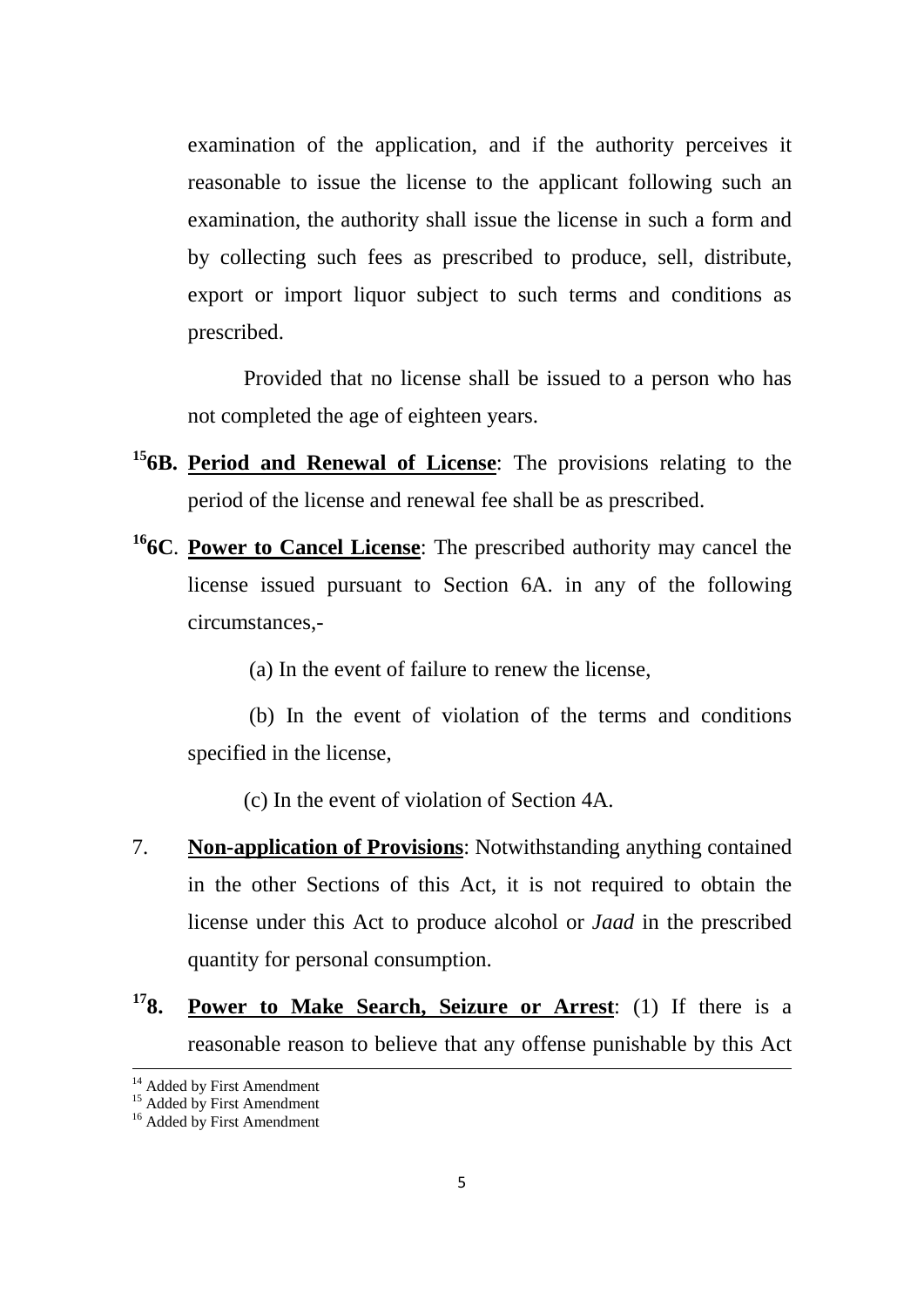has been committed in any place, the excise duty officer may search such a place.

(2) In making search pursuant to Sub-section (1), the excise duty officer shall give a notice setting out the reason for making search to the owner of the place to be searched or the person who is using that place for the time being before entering into that place for making a search.

(3) If, in making search pursuant to Sub-section (2), there appears a reasonable reason to believe that any offense punishable by this Act has been committed, the goods related with such office may be seized.

(4) If the excise duty officer perceives that any person has committed or is going to commit any offense punishable by this Act and that if that person is not arrested, he or she may run away, the excise duty duty officer may arrest him or her.

(5) In making search, seizure or arrest pursuant to this Section, the excise duty officer shall have such powers as may be exercisable by the police in accordance with the prevailing law.

(6) In making search, possession or arrest pursuant to this Section, the excise duty officer shall make the same in presence of a local representative.

(7) The other provisions to be followed by the excise duty officer in making search, seizure or arrest pursuant to this Section shall be as prescribed.

**.** 

<sup>&</sup>lt;sup>17</sup> Amended by First Amendment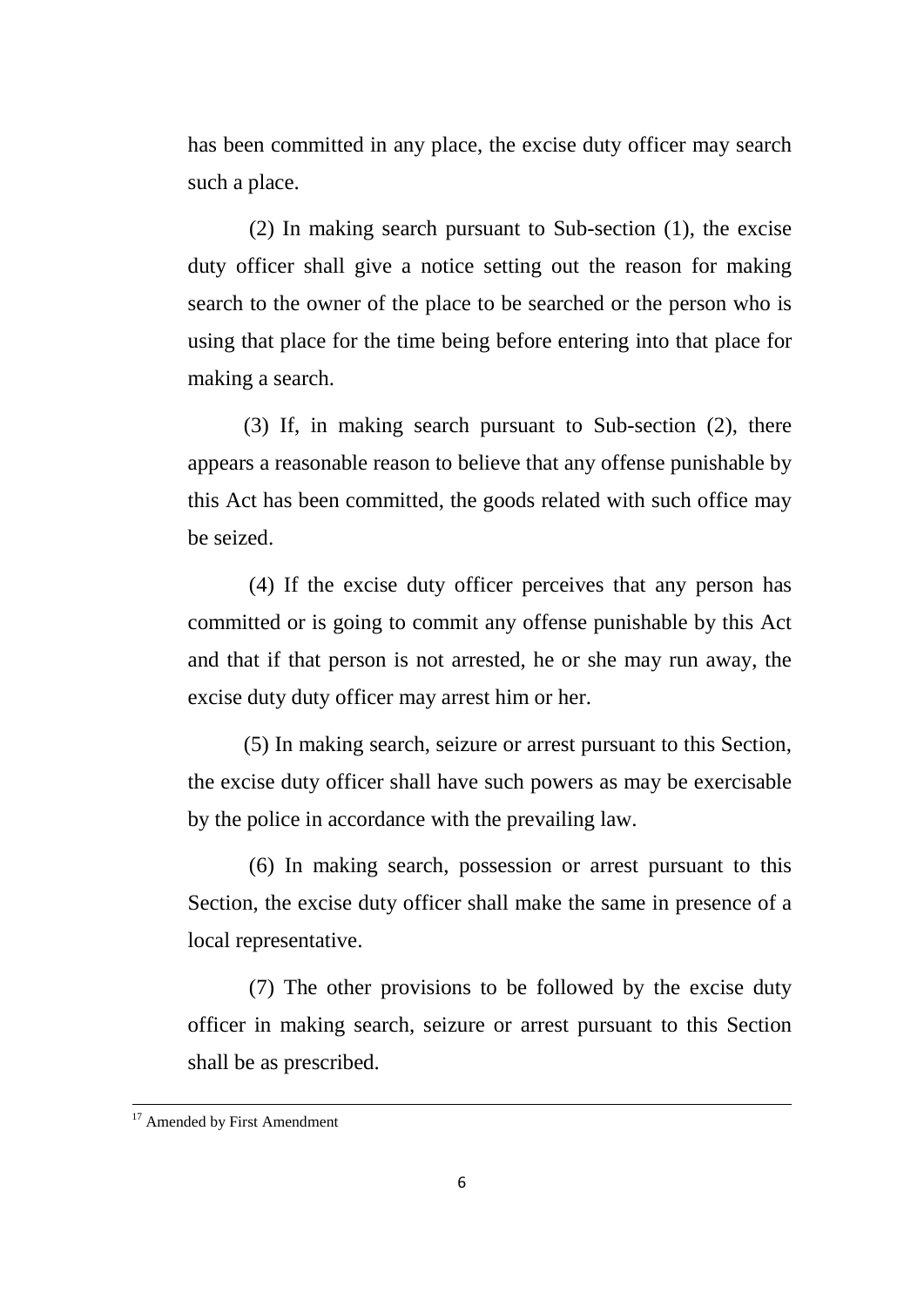- **9. Report of Arrest and Seizure to be Made**: If any person is arrested or <sup>18</sup>any place is searched or any goods is seized under this Act, the excise duty officer shall send a report thereof to the one level higher authority within twenty four hours through the fastest means.
- **10. To Recover Amount Payable to Government of Nepal as Governmental Due**: If any person is in arrear of any amount required to be paid to the Government pursuant to this Act or the rules framed under this Act, the excise duty officer shall recover such amount from that person as if it were a governmental due.
- **[191](#page-6-1)1. Punishment to one who makes Search, Seizure or Arrest with intention give Trouble**: A person who, without having a reasonable doubt that any act has been committed in contravention of this Act, enters into or search any place, arrest or cause the arrest of any one, make or causes to be made the seizure or confiscation of any goods that are not liable to be seized or forfeited with intent to give trouble to or harass or defame or cause loss to any one or a person who makes any unnecessary loss or harm or causes the same to any one shall be punished with imprisonment for a term not exceeding six months or fine of up to one hundred thousand rupees or with both punishments.
- **[201](#page-6-2)2. Punishment**: (1) A person who commits any of the following offence shall be punished with a fine equivalent to the amount in question or with an imprisonment for a term not exceeding one year or with both punishments:-

<sup>&</sup>lt;sup>18</sup> Amended by First Amendment  $\overline{a}$ 

<span id="page-6-2"></span><span id="page-6-1"></span><span id="page-6-0"></span><sup>&</sup>lt;sup>19</sup> Amended by First Amendment  $^{20}$  Amended by Financial Act, 2075(2018)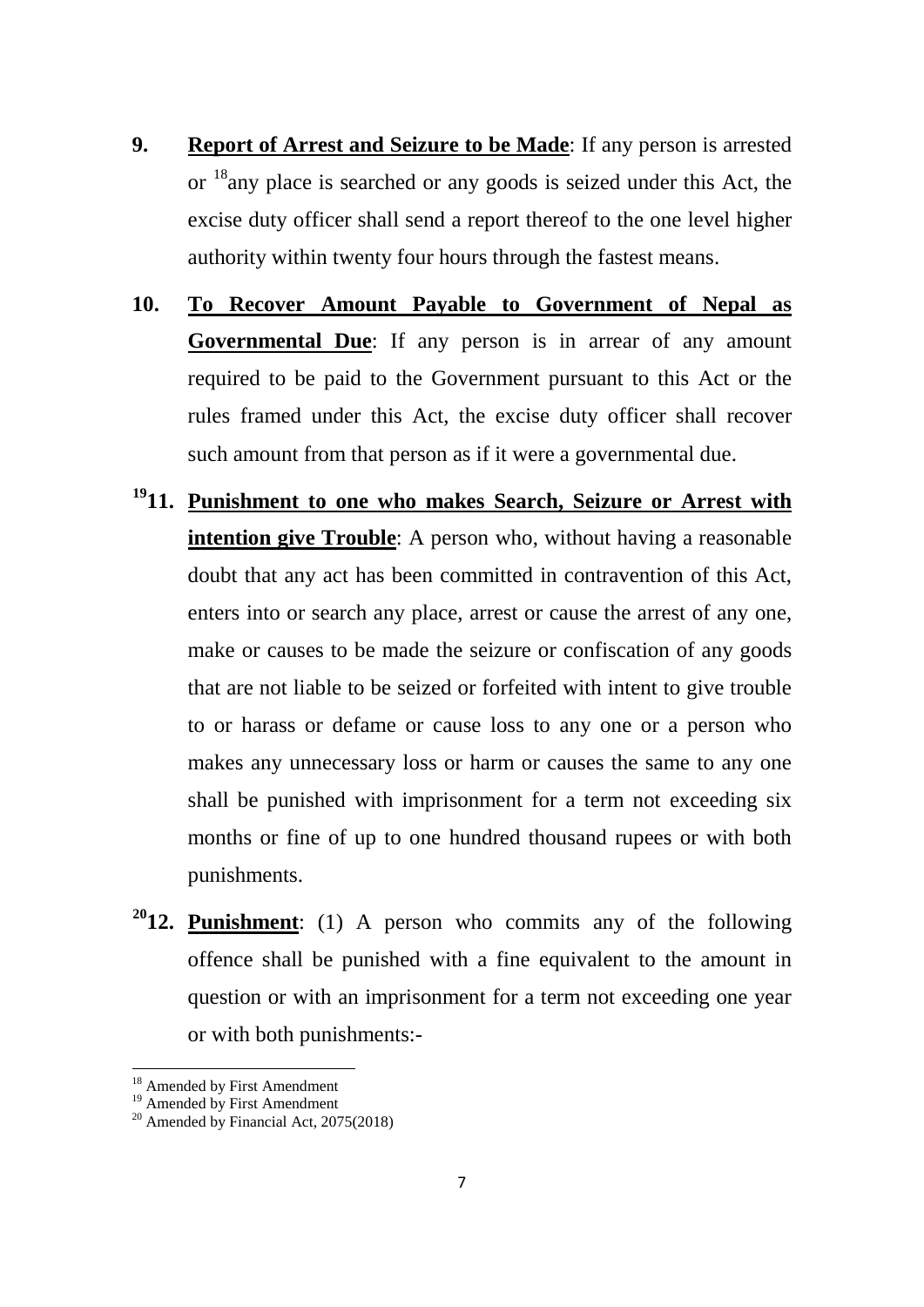- (a) If the excise duty to be paid under Excise duty Act, 2058(2002) is hidden, concealed or a evaded,
- (b) if liquor is produced or imported without obtaining a license,
- (c) if any person commits any offence in contravention to this Act by writing fake or preparing forged document.

(2) A person who attempts to commit or instigates the commission of or aids and abets in any offence as mentioned in clause (a), (b) or (Cc) of Sub-section (1) shall punished with half of the punishment mentioned in that sub-Section.

(3) The tool, machine, equipment or motor vehicle used for the production of utensil, goods or service directly or indirectly used in the offence shall be forfeited.

Provided that if the person committing such offence has used the motor vehicle and such motor vehicle has been used without the permission of the owner of that motor vehicle, such motor vehicle shall not be forfeited rather the motor vehicle owner shall be imposed twenty- five thousand rupees fine and the driver shall be imposed with an imprisonment of a term not exceeding three months or with a fine not exceeding fifteen thousand rupees or with both in accordance with the nature of the offence.

(4) Notwithstanding anything contained in Sub-section (3), if such motor vehicle is found to have been used with involvement of the owner by registering it as a rental motor vehicle such motor vehicle shall be forfeited.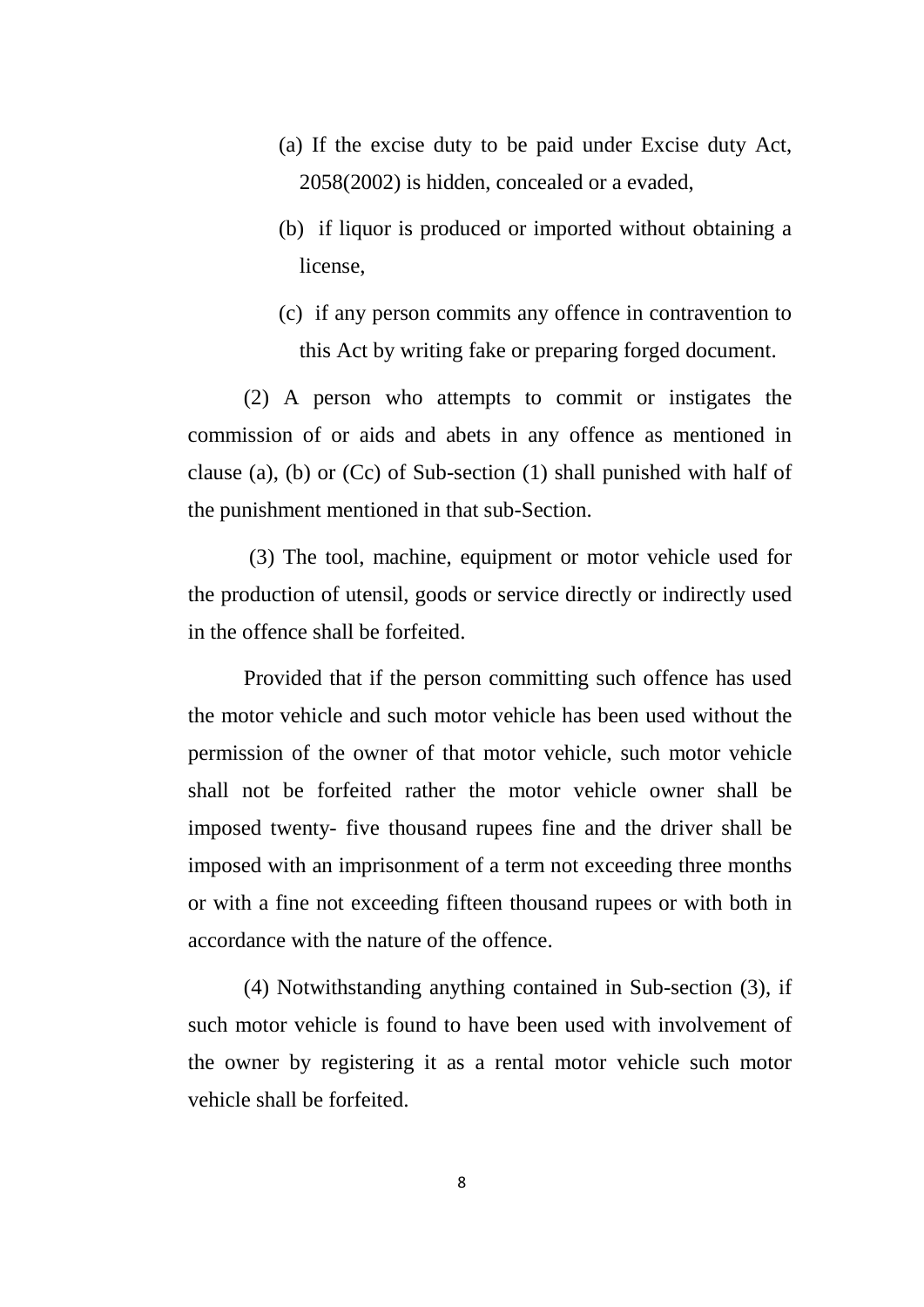**[211](#page-8-0)3**. **Forfeiture and Sale of Liquor and Other Goods**: (1) If any person produces, sells, distributes, exports or imports liquor in contravention of this Act, the excise duty officer shall forfeit the liquor related with that act.

(2) The excise duty officer shall auction as prescribed the liquor of quality standard, out of the liquor forfeited pursuant to Subsection  $(1)$ .

(3) The excise duty officer shall forfeit all goods used to transact liquor in contravention of this Act and auction the same as prescribed.

Provided that in the case of a motor vehicle, the motor vehicle shall not be forfeited if the owner thereof has not consented.

- **[221](#page-8-1)3A. Duty to Assist**: If the excise duty officer or the employee authorized by him or her asks for assistance in the course of investigation into any offense punishable under this Act, it shall be the duty of the concerned person to render such assistance.
- **14. Case trying Authority**: (1) The Government of Nepal or the authority designated by the Government of Nepal shall have the authority to originally try and dispose cases under Section 11, and the excise duty officer shall have the authority to originally try and dispose the other cases under this Act.

<span id="page-8-0"></span> $^{21}$  Amended by First Amendment  $^{22}$  Added by First Amendment

<span id="page-8-1"></span>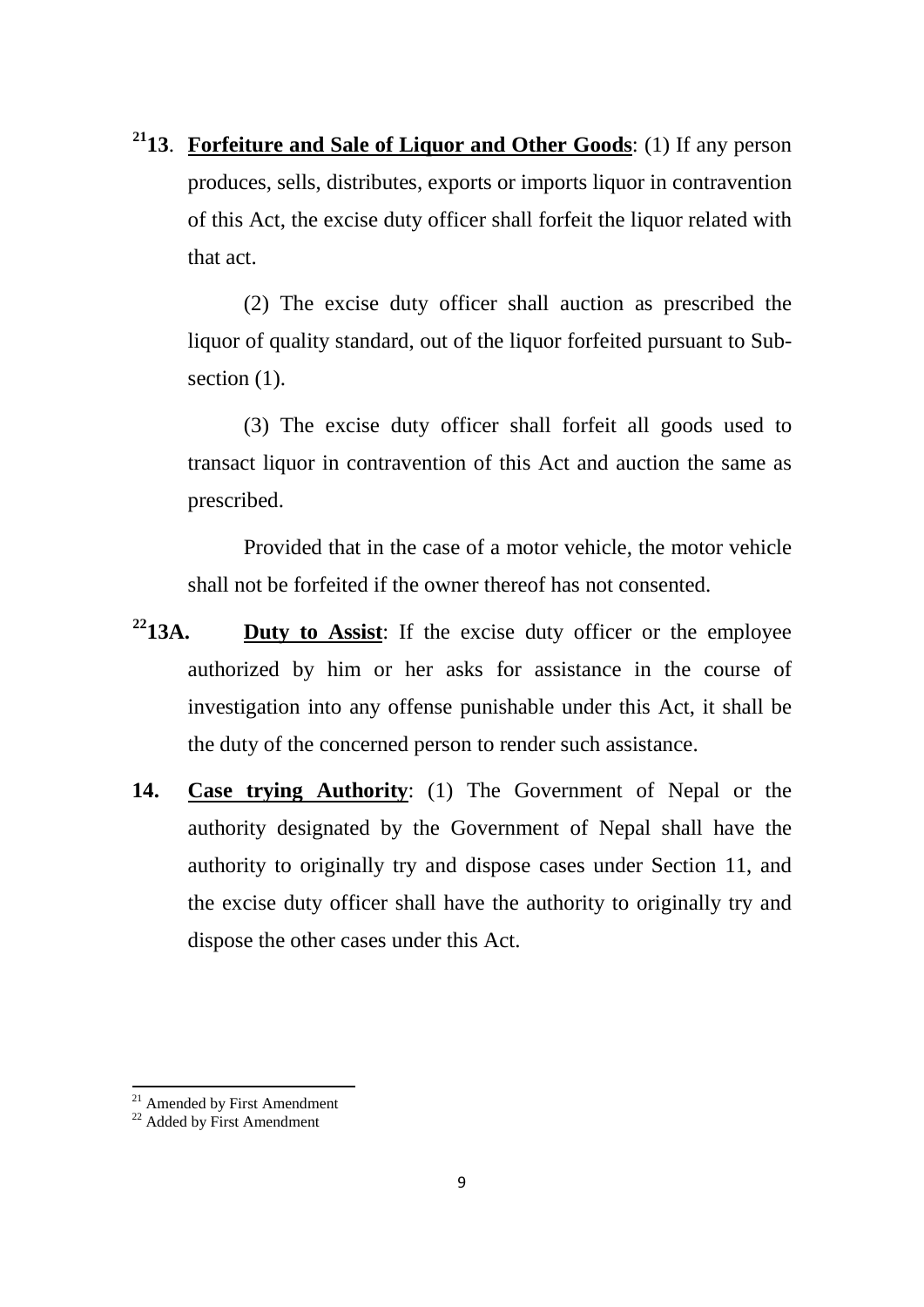(2) The authority to originally try and dispose cases pursuant to sub-section (1) shall have the same powers as the District Court has pursuant to the prevailing Nepal law.

**[231](#page-9-0)5. Appeal**: (1) An appeal may be filed in the Revenue Tribunal against a decision made by the excise duty officer and in the concerned High Court against a decision made by the Government of Nepal or the authority designated by the Government of Nepal pursuant to this Act.

(2) The person filing an appeal pursuant to Sub-section (1) shall register a copy of such appeal in the concerned office within fifteen days of filing such appeal.

- **[241](#page-9-1)5A. Reward**: (1) If any person is going to produce, store, sell, distribute, transport, export or import or does such act in contravention of this Act, and any one gives a clue or report thereof or arrests and produces the person along with evidence, such informer shall be provided with a reward of the following amount if the act is proved to have been committed:
	- (a) Ten percent of the amount in question to the informer,
	- (b) Twenty percent of the amount in question to the person, who arrests person or liquor and produces the same,
	- (c) Thirty percent of the amount in question to the person who arrests both person and liquor and produces the same.

<span id="page-9-0"></span><sup>&</sup>lt;sup>23</sup> Amended by Financial Act, 2075(2018)<sup>24</sup> Added by First Amendment

<span id="page-9-1"></span>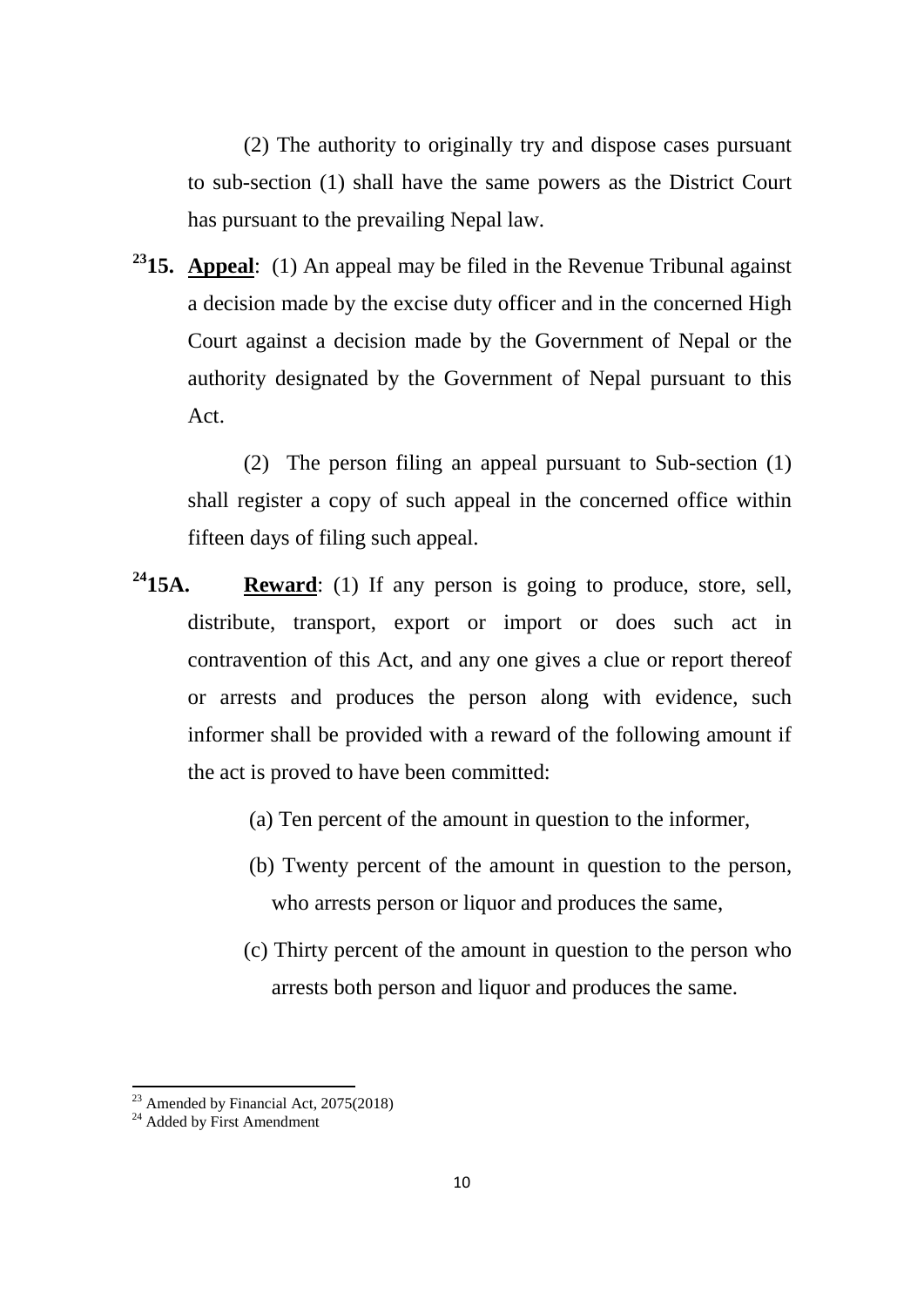(2) For the purpose of awarding reward pursuant to subsection (1), the proceeds of auction shall be considered to be the amount in question where the forfeited liquor and goods associated therewith have been auctioned.

(3) If for any reason, the forfeited liquor or goods cannot be auctioned or are not to be auctioned, the Government of Nepal may give reward of such amount as it considers appropriate to such an informer or person who arrests and produces a person along with exhibits and evidence.

(4) If two or more persons are entitled to the reward pursuant to this Section, the amount of reward shall be distributed on the pro rata basis.

- **16. Power to Frame Rules**: The Government of Nepal may frame rules to implement the objectives of this Act.
- **[251](#page-10-0)7. To be as in Prevailing Laws**: Notwithstanding anything contained in this Act, licensing, production, release of raw materials of liquor, **bonus** rate, position and fee like provisions related to liquor administration related other prevailing Nepal laws shall be in accordance with the other prevailing Nepal laws.

<span id="page-10-0"></span> $25$  Amended by Financial Act, 2075(2018)

**Note:** (1) Words converted by Some Nepal Amendment Act, 2063 ( 2006):-

<sup>&</sup>quot; Government of Nepal" instead of " His Majesty Government"

<sup>(2)</sup> Words converted by Judicial Administration Act, 2073 (2016):-

<sup>&</sup>quot; High Court" instead of " Appellate Court" (3) Words converted by Financial Act, 2075(2018):-

<sup>&</sup>quot; License" instead of " Permission" and " excise duty officer" instead of " excise duty official"